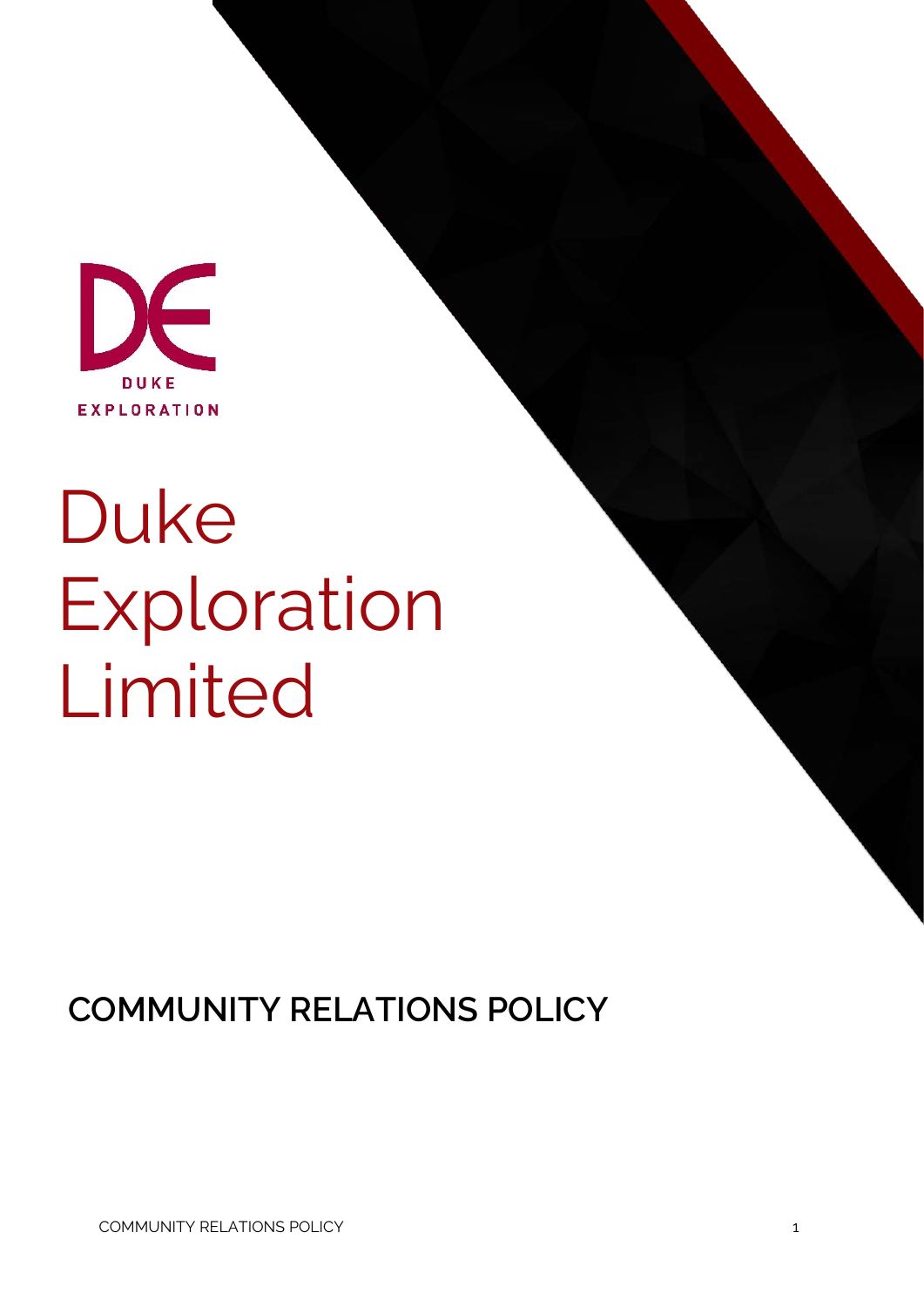

**DUKE EXPLORATION LIMITED**

ABN 28 119 421 868

# **1 COMMUNITY RELATIONS POLICY**

Duke Exploration Limited (Duke) is committed to the development and maintenance of good relationships with stakeholder communities in the regions in which we operate.

In accepting business responsibility for exploration and mining activities that we conduct, we also acknowledge social responsibility to the extent that our projects should bring tangible benefits to surrounding communities. Accordingly, for the benefit of our communities and our shareholders, Duke will:

- Comply with all applicable laws, regulations and standards in the regions in which we operate
- Develop a Community Relations Management System for each region in which we operate
- Regularly consult with communities and their representatives to discuss issues and concerns and how these may be managed
- Undertake cost-effective socio-economic initiatives during mining operations that reflect the needs of communities
- Recognise and respect the values of different cultures where we operate
- Regularly audit a project's Community Relations Plan and its implementation, operation, measurement and reporting requirements
- Promote the achievements of our Policy to Company staff, shareholders, communities and government.

Careful project management, a commitment to successful community relationships and an adherence to this Policy, will lead to increased mutual respect for all parties.

Haper.

Toko Kapea Chairman Duke Exploration Limited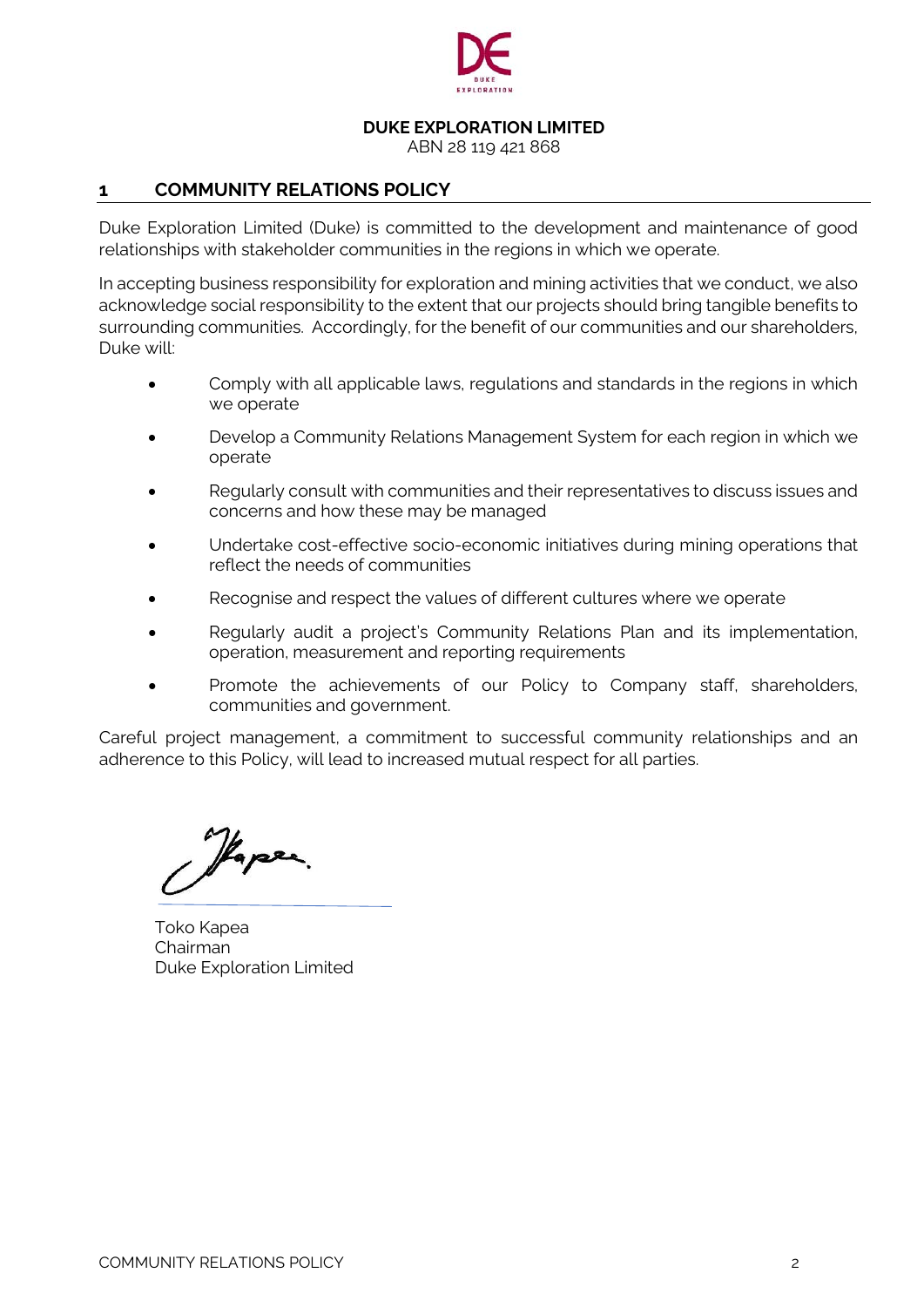# **2 PLANNING**

#### **2.1 Review Project Description and Environmental Effects**

All Duke employees should understand the aspects and effects of the businesses in which they operate.

At an exploration or mining site, a Community Relations officer should understand the business objectives of his or her project and determine how the operation will interact with stakeholders.

Exploration and Mining projects will result in effects to air, land, water and people. The effects of a project, whether local or beyond the lease boundary, should be well understood and communicated to stakeholders. Methods of communication should be established including the preparation and distribution of reading material such as project handbooks. Handbooks should be reviewed and updated when appropriate.

#### **2.2 Stakeholder Identification**

Identify any people in the community:

- Who might be impacted by Duke
- Have an interest in the operation
- Who are otherwise key to the success of the operation

Identify stakeholders or stakeholder representatives who may become regularly involved in community relations reporting and auditing.

Commence identification of stakeholders at the start of a project.

Develop a "master" stakeholder contacts database and a procedure for continually updating the system.

# **2.3 Issues and Impact Identification**

Identify:

- Operational issues and potential effects on communities
- Community issues and their potential impact on the mining project.

Draw upon all resources including literature and media search to understand stakeholders, issues and impacts in their entirety.

#### **2.4 Community Relation Plan**

Develop an integrated plan to manage to manage community issues over the life of the operation and post-closure. The plan should include the following:

- Objectives and targets
- Defining the scope
- Setting a budget
- Addressing communications and promotion of the project.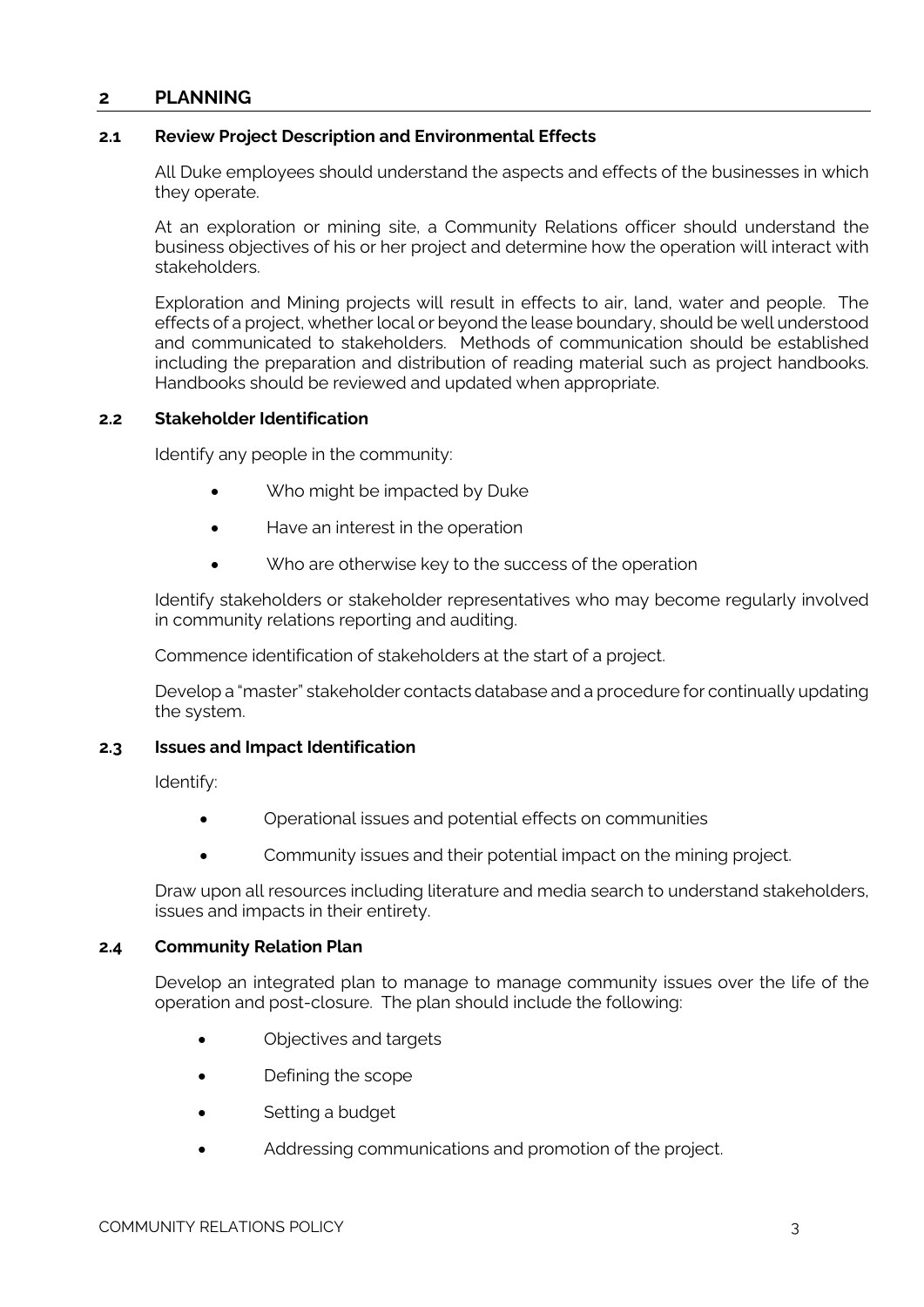Develop in-house Practice Guidelines (or Guidance Notes) with objectives and procedures to strengthen the framework of the Community Relations Management System.

The integrated plan should be reviewed when appropriate, at least on an annual basis.

#### **2.5 Integration of Plan**

Ensure that the community relations, external affairs and business plans are aligned.

### **3 IMPLEMENTATION**

#### **3.1 Resource Allocation**

Identify resources and budgets to implement the plan. Reviews of the plan should be conducted before annual budgets are prepared.

#### **3.2 Assign Responsibilities**

Allocate organisational responsibility and accountability.

#### **3.3 Training, Competence and Awareness**

Ensure that community relations officers have the necessary skills to match their job functions. Provide training and outside expertise if necessary to improve skills.

Promote the importance of community relations amongst all employees.

#### **3.4 Guidelines**

Develop and provide a community relations toolkit (or procedures) for reference if required. This is useful in cross-cultural areas.

#### **3.5 Document Management**

Provide records of community interactions including the following:

- Contacts database
- Communications log
- Issues register.

Maintain the register and stress the importance of documentation.

#### **3.6 Emergency Response**

Identify the issues that may cause community outrage. Consider not only issues that are a direct or indirect consequence of the mine, but also outside issues that may adversely impact the project (e.g. ethnic issues, unacceptable environmental impacts).

Prepare a plan to monitor and control these issues and include contingency measures.

#### **3.7 Regulatory Compliance**

Maintain on-site copies of regulations and agreements relating to the community and maintain a register of monitoring and compliance.